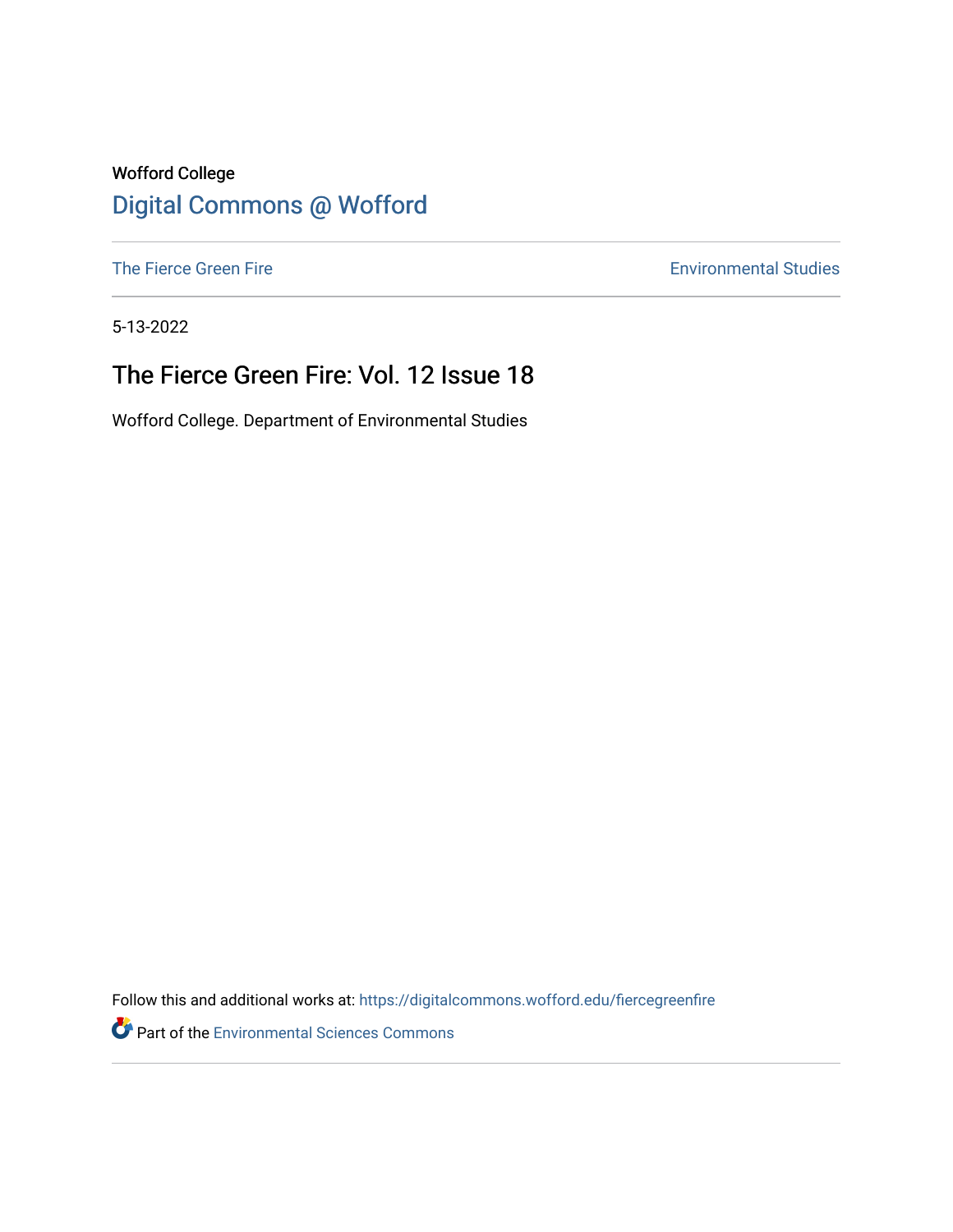The Fierce Green Fire Lewsletter of the Wofford College Environmental Studies Program



Volume 12, Issue 18

*ENVS senior Wade Wood spent spring semester studying in Panama.*



#### ,,,,,,,,,,,,,,,, *Semester Abroad in Panama by Wade Wood '22*







This semester I was part of a group of thirty-six students from all over the US and Panama that completed an SIT program focusing on tropical ecology, marine ecosystems, and biodiversity conservation. This program was centered around field work and excursions, which means I traveled all around Panama and spent most of my class time in the middle of the ocean or the forest. Some of the amazing places that I spent my time were Panama City, El Valle de Antón, Cerro Punta, Guna Yala, Bocas del Toro, and Gamboa. My classwork included catching and identifying various amphibians and birds, collecting data on coral reef structures, photographing dolphin dorsal fins to use for identification, doing a homestay in an indigenous comarca, collecting mangrove roots, and so many other unimaginable activities. These once-in-a-lifetime experiences continued outside of the classroom when I got to hike to the top

of Volcán Barú, walk through the historic parts of the city, and be introduced to so much incredible food.

The most challenging but rewarding part of the semester was the independent study project that I completed during the final month. I studied trail degradation in Parque Nacional Soberanía and Parque Nacional Omar Torrijos. This project involved independently designing and executing a research project and traveling on my own to seven different cities throughout Panama. After completing our projects, the Universidad Technologica de Panama held a three-day symposium where all the students presented to students, faculty, and even a member of the US Embassy. Watching everyone's presentation reminded me not only of all we accomplished, but also that I was surrounded by people that were just as crazy about the natural world as I was.

*Students in Dr. Savage's ENVS 101 class visited Refuge Farm in Roebuck, SC last week.*